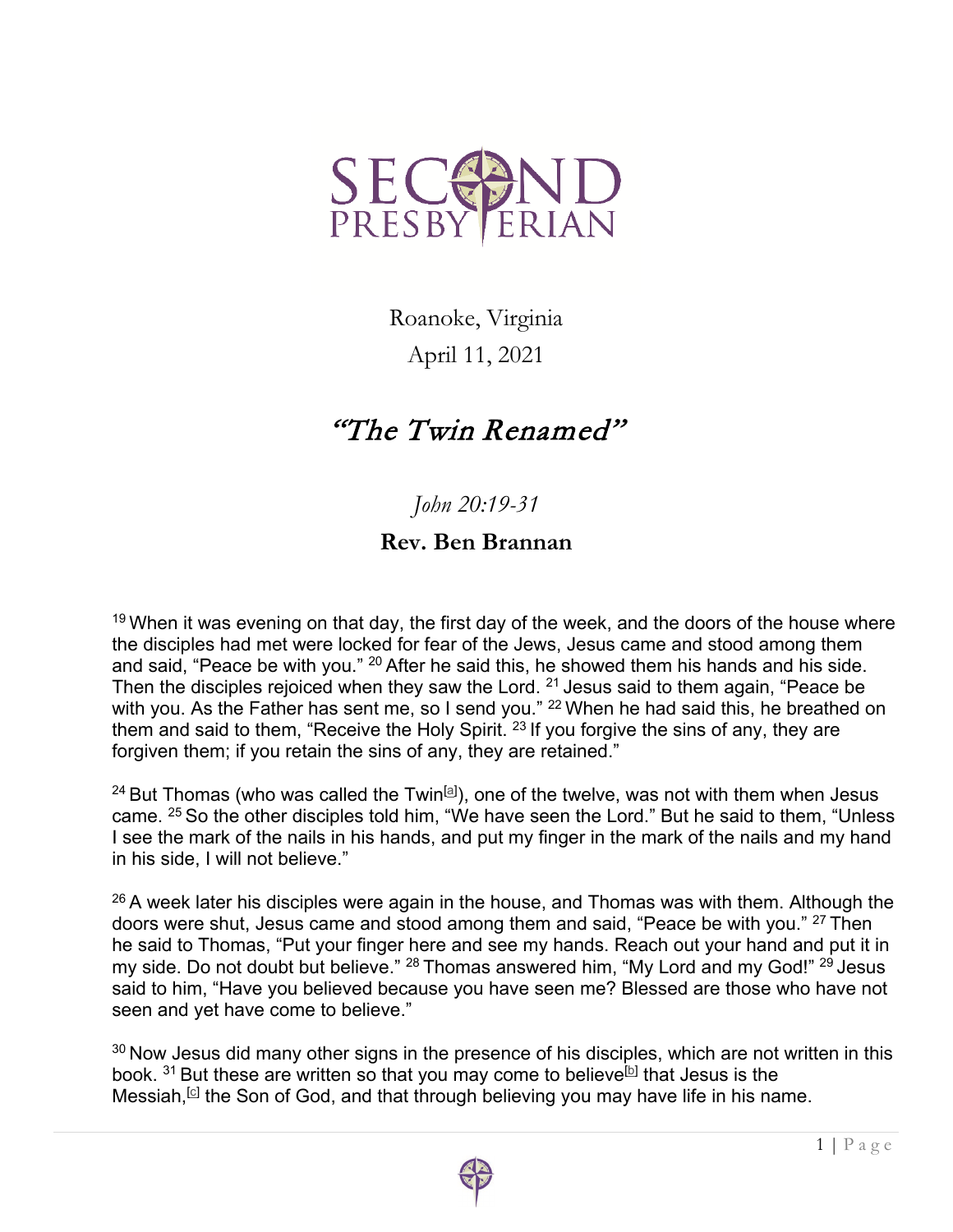I feel for Thomas. Every Second Sunday of Easter, the lectionary brings us to this passage from John's gospel. We read of the disciples painted as faithful and the unwillingness to believe and the skepticism of Thomas. As history has told and retold this story, Thomas has been named "Doubting Thomas"—and I do not think it is fair. So, I wrote Thomas a letter.

## Dear Thomas,

Nicknames are too often cruel, and yours is no exception. I write to apologize for my part in the ongoing moniker given to you as doubting. And I apologize on behalf of the church. You, Didymus, the one they call "the twin," were a faithful disciple, one of the original twelve. Just like the other disciples, you walked alongside Jesus; just like the other disciples, you witnessed miracles; just like the other disciples, you listened to his preaching and participated in his ministry to bind the wounds of the brokenhearted; just like the other disciples, you were sent by Christ to spread the good news and begin his church. I do apologize. Other disciples got cool nicknames like "The Rock" or "the disciple whom Jesus loves"—you were stuck with "Doubting."

I have been given nicknames that were not so cool either. I have been called all sorts of things. And, unfortunately, I have also given nicknames to others that were not so cool. I understand, as with your unmerited nickname, that some nicknames stick whether we like it or not. And you are "doubting", and everyone knows you by that name. The difficult thing is, the more you hear the nicknames given to you, the more you come to believe them to be true. So, I am sympathetic to the situation that led to your unfortunate nickname.

\*Let me stop right here. Before I continue reading the letter, let's examine more the character of Thomas. John's gospel gives more time to other disciples than the other gospel writers do. There are the prominent characters that we come to know but others make their way to the foreground in the fourth gospel. In John's Gospel, Philip and Nathanael are more important than James and John, who are not named at all. Philip calls Nathanael; he answers Jesus' question about how they are to feed the multitude, and he wants to see Jesus' Father. And Philip interceded for the Greeks who wish to see Jesus. Another character, Andrew, follows John before he follows Jesus, but he preceded his brother—the more famous Simon Peter—whom Andrew invites to come to see the Messiah he has found. Andrew also is the disciple who located the young boy who had the fish and bread to feed the multitude. Then we have Thomas. Thomas is mentioned a few places in this gospel. We first meet Thomas when news of Lazarus's death reaches Jesus. When Jesus decides to head back to Bethany, where he was almost stoned and face potential harm to raise Lazarus, Thomas is the one who says to the other disciples, "Let us also go, that we may die with him." Later, Thomas again speaks up when Jesus tells the disciples there are many dwelling places in his Father's house, that he is going to prepare a place for them, and that they know the way. Thomas interrupts, "Lord, we do not know where you are going; so how can we know the way?"

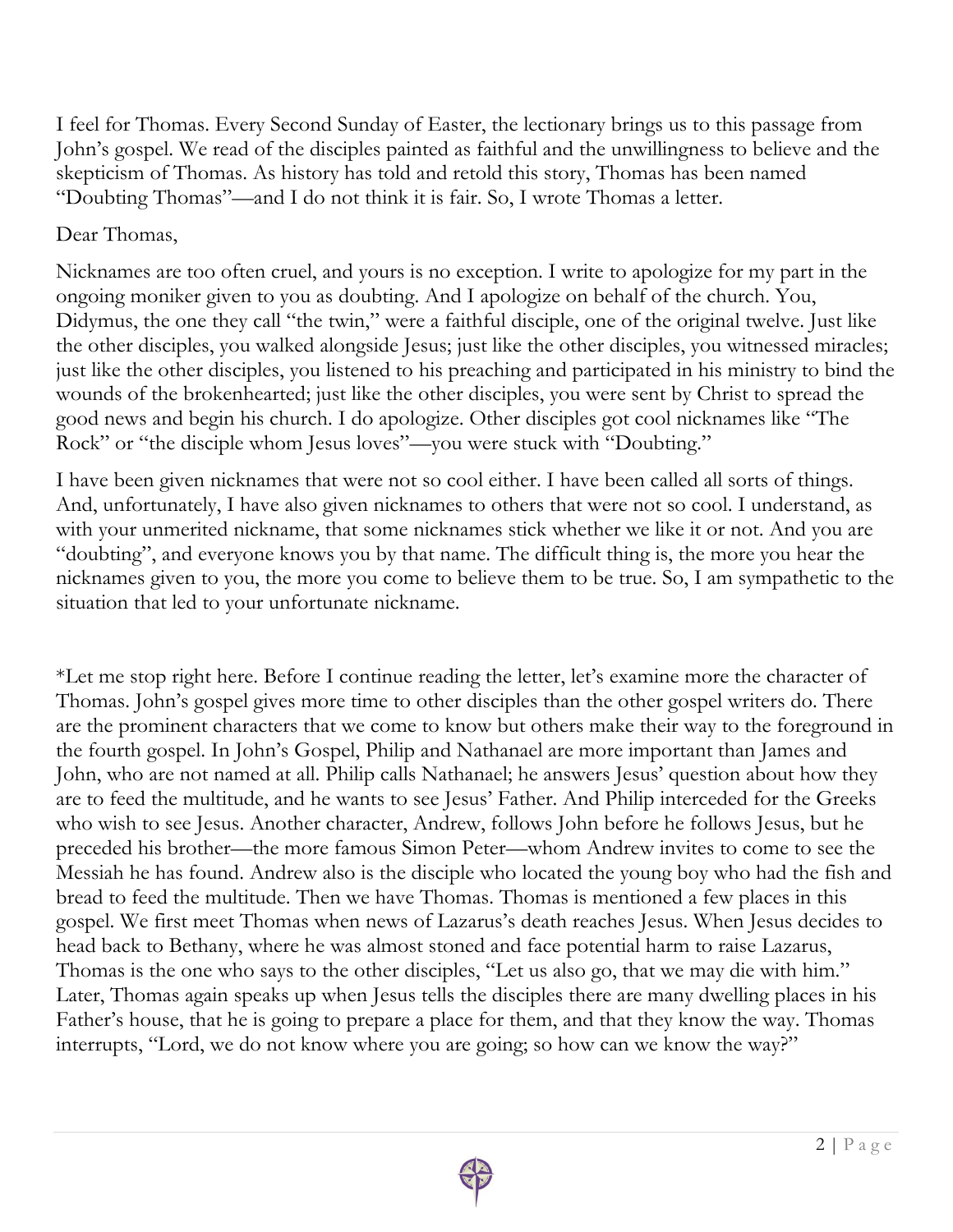This sheds some light on the emotional characterization of Thomas. And in our passage for today, Thomas pushes for proof and is given the nickname "doubting"—but how else was he supposed to react?

Thomas is called "The Twin." His name is the Greek—Didymus—which means "twin." There is a gospel that bears his name, too: The Gospel of Thomas. It opens with, "These are the hidden words that the living Jesus spoke. And Didymus Judas Thomas wrote them down," or in the original language, "Judas, who is also called Thomas." So, Thomas's name is Judas. Is this a family name, and "twin" is to differentiate him from his twin brother Judas Iscariot? If so, is he a personification of coming to belief, as opposed to his twin brother who sides with betrayal. Or is he the twin of Jesus? The one who is biologically closest to Jesus still needs proof to see who Jesus is. Scholarship is mixed on this, and quite frankly, there is no clearly defined understanding of Thomas's family of origin. Perhaps, we will never truly know…

Back to the letter…

You are now "doubting", and everyone knows you by that name. So, I am sympathetic to the situation that led to your unfortunate nickname. Just in case you have forgotten how you got the nickname, let me remind you. The man you followed—literally followed—for the last 3 years was just killed…brutally killed. You are no fool, Thomas. You know how death works. Once Jesus was dead you thought, game over. You witnessed Jesus raise someone else from the dead but how could Jesus raise himself. He was dead. Then, a few days later, you go out for a few hours and when you return your friends tell you they have seen the Lord, that Jesus has come to them. Wait, what?! They say he is alive. You say... "Prove it!" You say, "Unless I see the marks on his hands and the wound in his side, I cannot believe you."

The disciples were no less 'doubting' than you were. When Mary Magdalene told them the news, did they fully believe? If they did, then why were they behind locked doors in fear? And even more, they have just seen the Lord and still stayed behind locked doors a week later when you were with them. It so unfair that some things get overlooked but then they become the focus when it happens to you.

Thomas, I respect your rationality. I understand your need for evidence. You were in grief. You were mourning the loss of your leader and dear friend. Was that why you were not with the others? Was that why you were by yourself? I sometimes need to be alone when I am hurting, too, or when I am trying to process my pain and my grief. I am sorry that now, on top of your hurting, now you must try and process what the others just said to you. That must have been hard. To hold the two emotional extremes all at once in this moment—sorrow and the potential for joy. Your heart must have been heavy. I am sorry you had to go through that.

A week went by and you were with the other disciples—again I remind you behind locked doors. The anticipation must have been hard for you as well, waiting for Jesus to appear. Then, Jesus

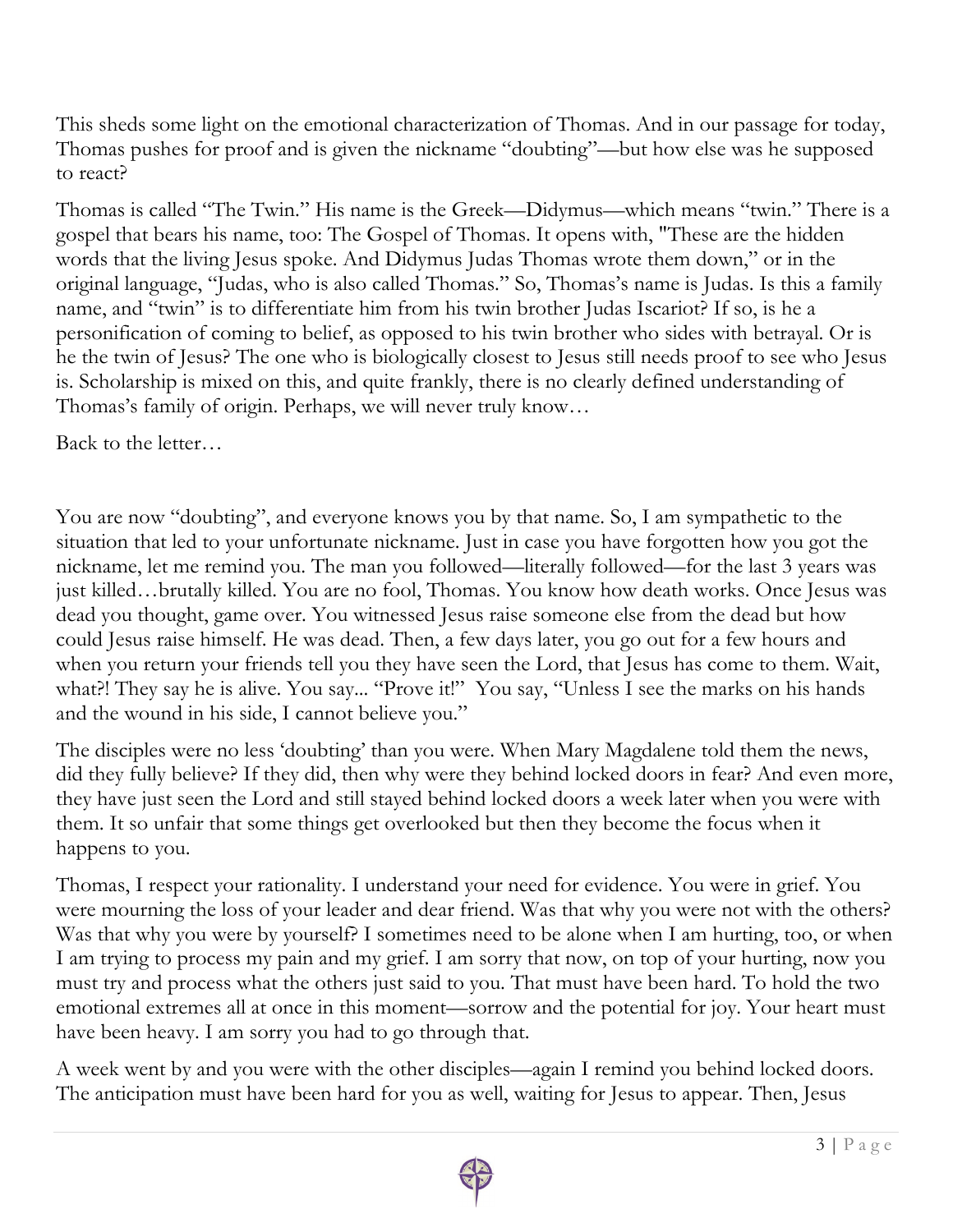appears and walks up to you. Knowing your heart, the pain, the grief, the uncertainty, he calls your name. Jesus asks you to face the darkness of your grief, to face the doubt that creeped into your mind, to face the literal wounds that have caused you pain. "Put your finger here; see my hands. Reach out your hand and put it into my side. Stop your unbelief and believe."

Your response, Thomas, is why I think your nickname is so unfair, and why I am writing this apology. If you had refused Jesus' invitation, then your nickname would be fitting. If you said, "Jesus, no thanks. Dead people stay dead. That's how the universe works; you live, you die, and you're dead. I am not willing to have that understanding challenged." If you said that, then 'doubting' would fit. But that is not what you said. When Jesus offered his hands and his side as evidence of his living again, as proof that he was the risen Christ, you believed. Then you cried out, "My Lord and my God!" That is powerful faith, Thomas! And you didn't even touch the marks on his hands or stick your finger into his side—you believed!

And I thank you for reminding me of the 'doubting' within me. Life has been hard. Life seems to be unfair for so many. There are so many questions that I want to ask but am afraid to. I even struggle facing the light amid the darkness of my own sorrow and pain and grief. I have cried out many times asking God for a sign, something tangible to believe in. Too many times I have locked myself away behind closed doors, shut out in fear. I, too, have heard great news yet still do not believe. Unfortunately, it has been at times my own inner voice who calls me cruel nicknames and tells me that I am not enough. You have been called 'doubting' by others, but I have called myself worse names than doubting. I have called myself 'unworthy'; too many times I tell myself I am not good enough; too often I run and hide in fear of my own strength or my own abilities—what if I fail? Then I would have to call myself a failure. I, too, am labeled 'skeptic', but I am a skeptic of my own worth. Even more, Thomas, sometimes I am not honest with myself. I sometimes hide my true feelings and mask them with images of control and fake smiles. I am scared at times to voice my misunderstandings or pretend that I know what is going on when I really don't. I do this in order to fit in or be popular, and sometimes I pretend so that I can be seen as smart or as normal. I pretend that I have it all together; I say "it's ok, I'm fine"—when really I am hurting and scared and uncertain. And sometimes, Thomas, I don't even know how I feel. It seems strange, I know, but sometimes I feel… well… nothing. But I am afraid to talk to someone about it. So, once again I pretend or hide away. It is a lot to deal with alone.

Thomas, I write to also say thank you for your honest approach to faith. Thank you for not saying you understood what you really didn't understand or that you believed what you did not believe. That is uncompromising honesty. You are courageous in acknowledging the difficulties of this life, the strangeness of faith that Christ calls us to, the upside-down nature of discipleship. If anyone says it is easy, they are kidding themselves. So, I thank you for your honesty because it is helping me to be more honest.

Thomas, my experience with fear and doubt is often scary, but always humbling. Was that your experience, too? Was it humbling and empowering all at the same time? You are not "Doubting Thomas." Perhaps you should be called "Humble Thomas," for what apostle knew the weakness of